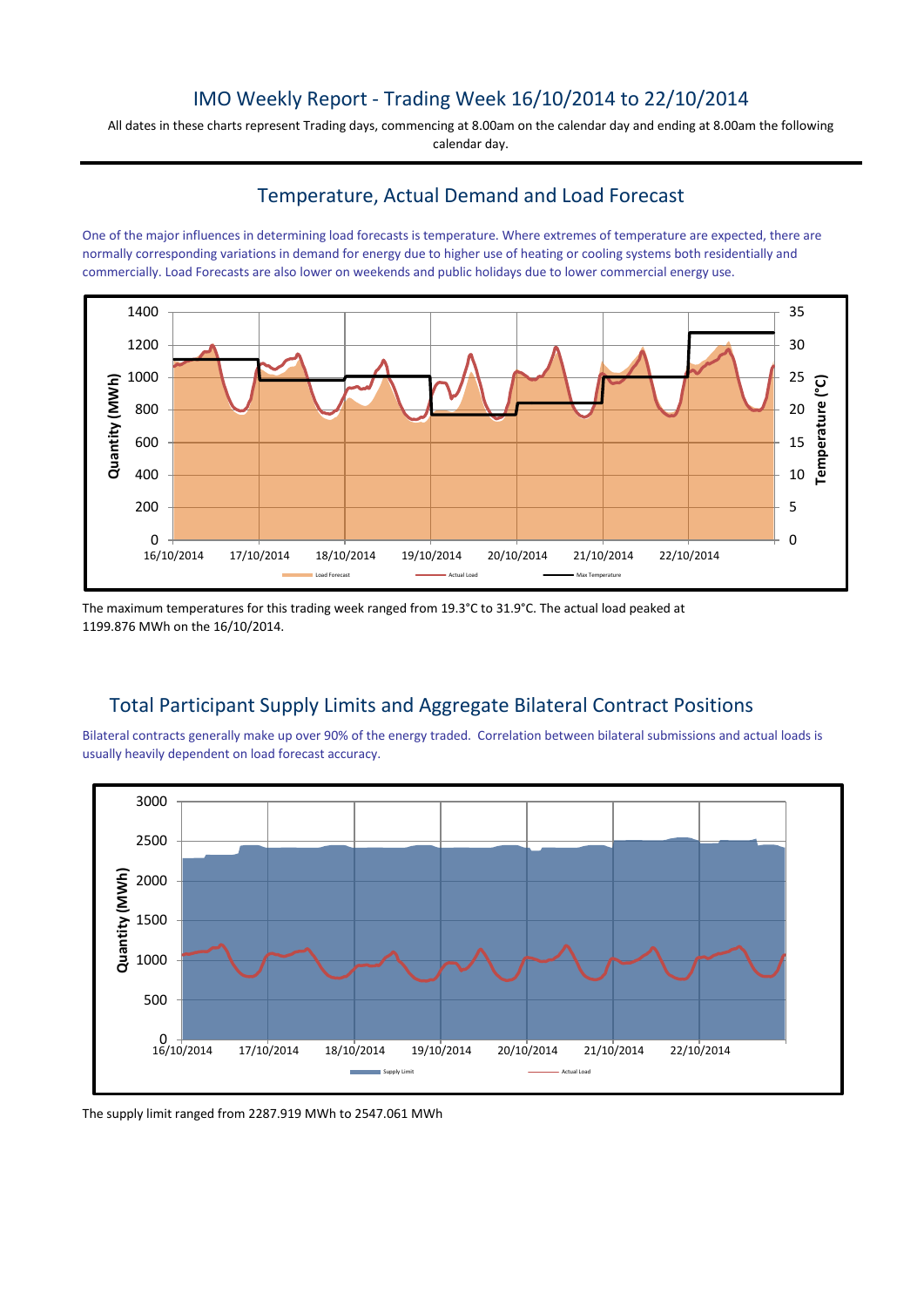#### Net Balancing Market Trades

Bilateral contracts and STEM trading are generally based on the forecast energy requirements of Participants. When the forecast requirements are higher or lower than the actual requirements for a day, this Market energy must be bought and sold in the balancing mechanism. This graph shows the estimated net balancing trades.



The majority of the balancing activity this week occurred within Balancing Supply. The maximum balancing demand for the week reached 92.861 MWh on the 18/10/2014. The maximum balancing supply for the week reached -215.303 MWh on the 22/10/2012.

## Total Traded Energy

This chart represents a comparison between the total net energy that is traded in Bilateral Contracts, the STEM and the balancing mechanism. Balancing Supply represents cases in which the total contract position is greater than the demand and customers must supply energy back to balancing. Balancing Demand represents cases in which the total contract position is less than the demand and customers must purchase energy from balancing.



Total balancing supply equalled -16061.375 MWh whereas total balancing demand equalled 2446.04 MWh. The Total STEM Traded quantity was 22822.513 MWh, with the STEM Clearing Quantity ranging between 27.768 MWh and 155.075 MWh.